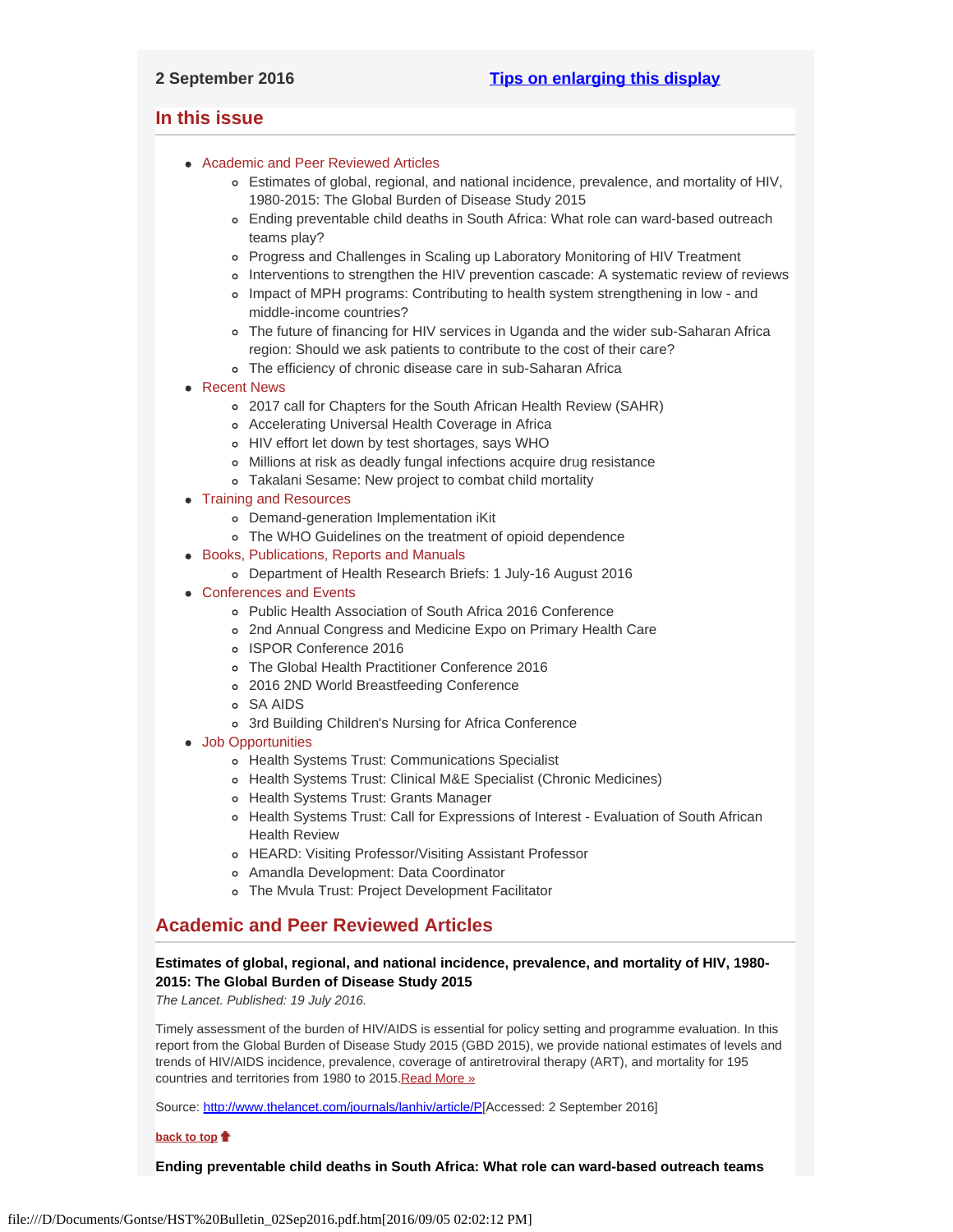**play?**

*T Doherty, M Kroon, N Rho, D Sanders. The South African Medical Journal. Published: July 2016.*

South Africa (SA) has emerged from the Millennium Development Goal era with a mixture of success and failure. The successful national scale-up of prevention of mother-to-child transmission of HIV services with increasingly efficacious antiretroviral regimens has reduced the mother-to-child transmission rate dramatically; however, over the same period there appears to have been no progress in coverage of high-impact interventions for pneumonia and diarrhoea, which are now leading causes of under-5 mortality. [Read More »](http://www.samj.org.za/index.php/samj/article/view/10790/7484)

Source: http://www.samj.org.za/index.php/sami[Accessed: 2 September 2016]

### **[back to top](#page-0-4)**

### <span id="page-1-0"></span>**Progress and Challenges in Scaling up Laboratory Monitoring of HIV Treatment**

*Peter H. Kilmarx, Raiva Simbi. PlosOne. Published: 23 August 2016.*

UNAIDS has set ambitious global targets for the year 2020 of diagnosis 90% of all people living with HIV (PLWHIV), initiating antiretroviral treatment (ART) for 90% of those on ART. Significant progress has been made in reaching that goal. As the end of 2015, 17 Million people living were accessing ART, which was over 45% of all PLWHIV. Read More »

Source: [http://journals.plos.org/plosmedicine](http://journals.plos.org/plosmedicine/article?id=10.1371/journal.pmed.1002089)[Accessed: 2 September 2016]

#### **[back to top](#page-0-4)**

## <span id="page-1-1"></span>**Interventions to strengthen the HIV prevention cascade: A systematic review of reviews**

*Prof Shari Krishnaratne, Bernadette Hensen, Jillian Cordes, Joanne Enstone, James R Hargreaves. The Lancet. Published: July 2016*

Much progress has been made in interventions to prevent HIV infection. However, development of evidenceinformed prevention programmes that translate the efficacy of these strategies into population effect remain a challenge. In this systematic review, we map current evidence for HIV prevention against a new classification system, the HIV prevention cascade. Read More »

Source: [http://www.thelancet.com/journals/lanhiv/article/PIIS2352-3018\(16\)30038-8/fulltext](http://www.thelancet.com/journals/lanhiv/article/PIIS2352-3018(16)30038-8/fulltext)[Accessed: 2 September 2016]

### **[back to top](#page-0-4)**

### <span id="page-1-2"></span>**Impact of MPH programs: Contributing to health system strengthening in low - and middleincome countries?**

*Zwanikken PA, Alexander L, Scherpbier A. Human Resources for Health. Published: 22 August 2016.*

The "health workforce" crisis has led to an increased interest in health professional education, including MPH programs. Recently, it was questioned whether training of mid- to higher level cadres in public health prepared graduates with competencies to strengthen health systems in low- and middle-income countries. Measuring educational impact has been notoriously difficult; therefore, innovative methods for measuring the outcome and impact of MPH programs were sought. Impact was conceptualized as "impact on workplace" and "impact on society," which entailed studying how these competencies were enacted and to what effect within the context of the graduates' workplaces, as well as on societal health[.Read More »](https://human-resources-health.biomedcentral.com/articles/10.1186/s12960-016-0150-7)

Source: [https://human-resources-health.biomedcentral.com/articles/](https://human-resources-health.biomedcentral.com/articles/10.1186/s12960-016-0150-7)[Accessed: 2 September 2016]

### **[back to top](#page-0-4)**

## <span id="page-1-3"></span>**The future of financing for HIV services in Uganda and the wider sub-Saharan Africa region: Should we ask patients to contribute to the cost of their care?**

*Tom Kakaire, Walter Schlech, Alex Coutinho, Richard Brough, Rosalind Parkes-Ratanshi. Bio-Med Central. Published: 27 August 2016.*

While multi-lateral funding for HIV/AIDS dramatically increased from 2004 to 2008, it has largely plateaued in the last 8 years. Across sub-Saharan Africa, up to 20 % of total spending on health is used for HIV services, and of this over 85 % is estimated to come from international funding rather than in-country sources. In Uganda, the fiscal liability to maintain services for all those who are currently receiving it is estimated to be as much as 3 % of Gross Domestic Product (GDP). In order to meet the growing need of increased patient numbers and further ART coverage the projected costs of comprehensive HIV care and treatment services will increase substantially. Read More »

Source:<http://bmcpublichealth.biomedcentral.com/articles/10.1186/s12889-016-3573-0>[Accessed: 2 September 2016]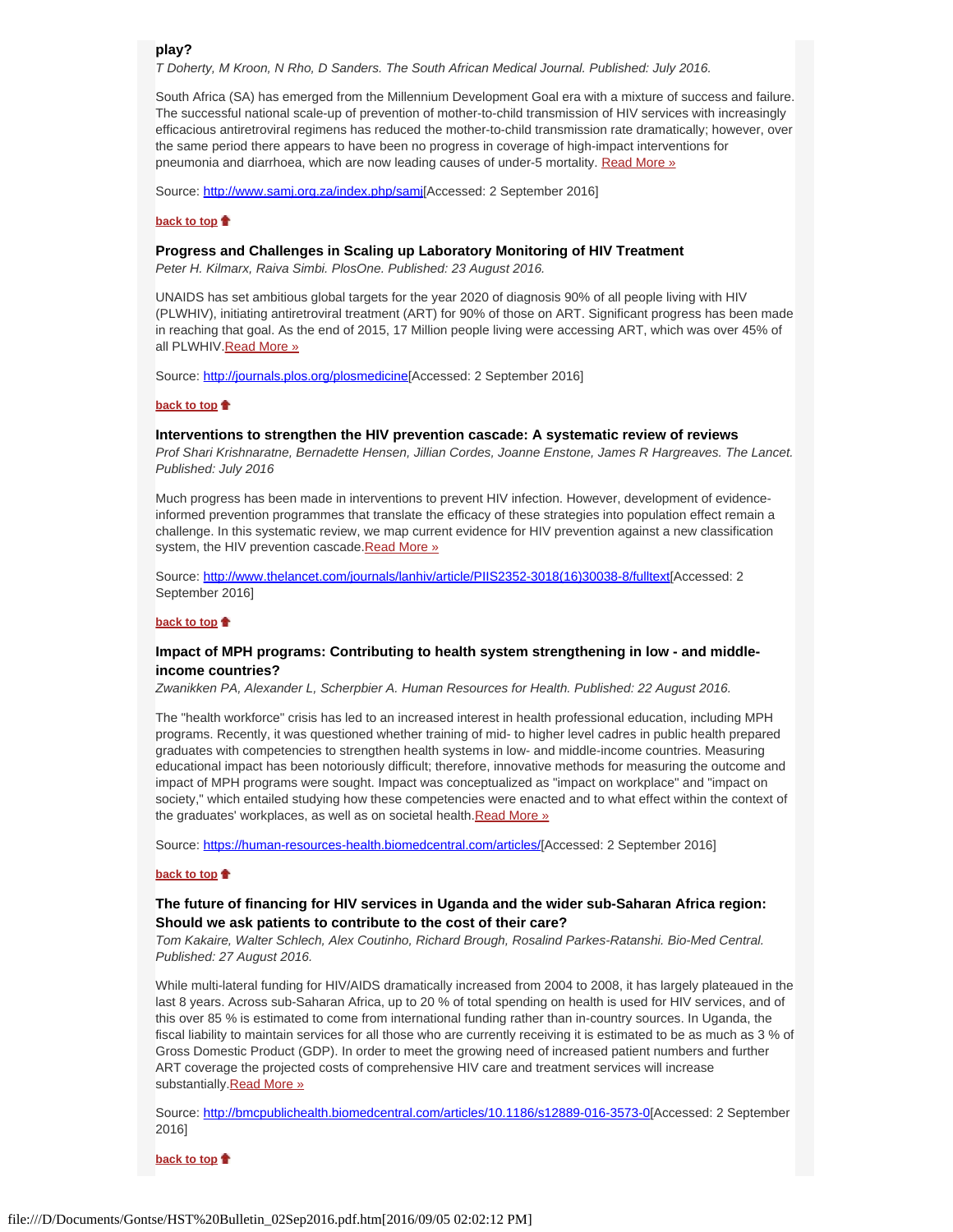### <span id="page-2-0"></span>**The efficiency of chronic disease care in sub-Saharan Africa**

*Pascal Geldsetzer, Katrina Ortblad,Till Barnighausen. BioMed Central. Published: 26 August 2016.*

The number of people needing chronic disease care is projected to increase in sub-Saharan Africa as a result of expanding human immunodeficiency virus (HIV) treatment coverage, rising life expectancies, and lifestyle changes. Using nationally representative data of healthcare facilities, Di Giorgio et al. found that many HIV clinics in Kenya, Uganda, and Zambia appear to have considerable untapped capacity to provide care for additional patients. These findings highlight the potential for increasing the efficiency of clinical processes for chronic disease care at the facility level. Read More »

Source:<http://bmcmedicine.biomedcentral.com/articles/10.1186/s12916-016-0675-6>[Accessed: 2 September 2016]

**[back to top](#page-0-4)**

## <span id="page-2-1"></span>**Recent News**

### <span id="page-2-2"></span>**2017 call for Chapters for the South African Health Review (SAHR)**

*Health Systems Trust. Published: 1 September 2016.*

2017 marks the 20th edition of the SAHR. To commemorate the occasion, chapters that give consideration to advances made in the health system over the past 20 years, or reflect on what the next 20 years may bring, are actively being sought. Closing Date: Monday 12 September 201[6Read More »](http://www.hst.org.za/news/sahr-2017-call-chapters)

Source:<http://www.hst.org.za/news/sahr-2017-call-chapters>[Accessed: 2 September 2016]

### **[back to top](#page-0-4)**

## <span id="page-2-3"></span>**Accelerating Universal Health Coverage in Africa**

*E-Health News. Published: 31 August 2016.*

To help countries implement their health reforms, the World Bank and the Global Fund to Fight AIDS, TB and Malaria (Global Fund) committed to invest \$24 billion in Africa over the next three to five years. Read More »

Source:<http://ehealthnews.co.za/accelerating-universal-health-coverage-africa/>[Accessed: 2 September 2016]

### **[back to top](#page-0-4)**

### <span id="page-2-4"></span>**HIV effort let down by test shortages, says WHO**

*WHO. Published: 24 August 2016.*

A shortage of HIV testing could undermine global efforts to diagnose and treat people with the infection, warn experts from the World Health Organization. They looked at responses to annual surveys that the WHO had sent to 127 countries between 2012 and 2014 asking about capacity and usage of blood tests that check HIV status and health. [Read More »](http://www.hst.org.za/news/hiv-effort-let-down-test-shortages-says-who)

Source:<http://www.bbc.com/news/health-37168771>[Accessed: 2 September 2016]

#### **[back to top](#page-0-4)**

### <span id="page-2-5"></span>**Millions at risk as deadly fungal infections acquire drug resistance**

*The Guardian. Published: 27 August 2016.*

Scientists have warned that potentially deadly fungal infections are acquiring resistance to many of the medicines currently used to combat them. More than a million people die of fungal infections every year, including about 7,000 in the UK, and deaths are likely to increase as resistance continues to rise. Read More »

Source: [https://www.theguardian.com/society/2016/aug/27/millions-at-risk](https://www.theguardian.com/society/2016/aug/27/millions-at-risk-as-deadly-fungal-infections-acquire-drug-resistance?utm_source=esp&utm_medium=Email&utm_campaign=GU+Today+main+NEW+H+categories&utm_term=187899&subid=16654438&CMP=EMCNEWEML6619I2)[Accessed: 2 September 2016]

#### **[back to top](#page-0-4)**

### <span id="page-2-6"></span>**Takalani Sesame: New project to combat child mortality**

*Health-E News: Published 23 August 2016.*

A new programme aimed at addressing the high mortality rate of children under five years old has been launched in the Eastern Cape - using puppets and educational play to teach small children basic healthcare that could save their lives. [Read More »](http://www.hst.org.za/news/takalani-sesame-new-project-combat-child-mortality)

Source:<https://www.health-e.org.za/2016/08/23/takalani-sesame-new-project-combat-child-mortality/>[Accessed: 2 September 2016]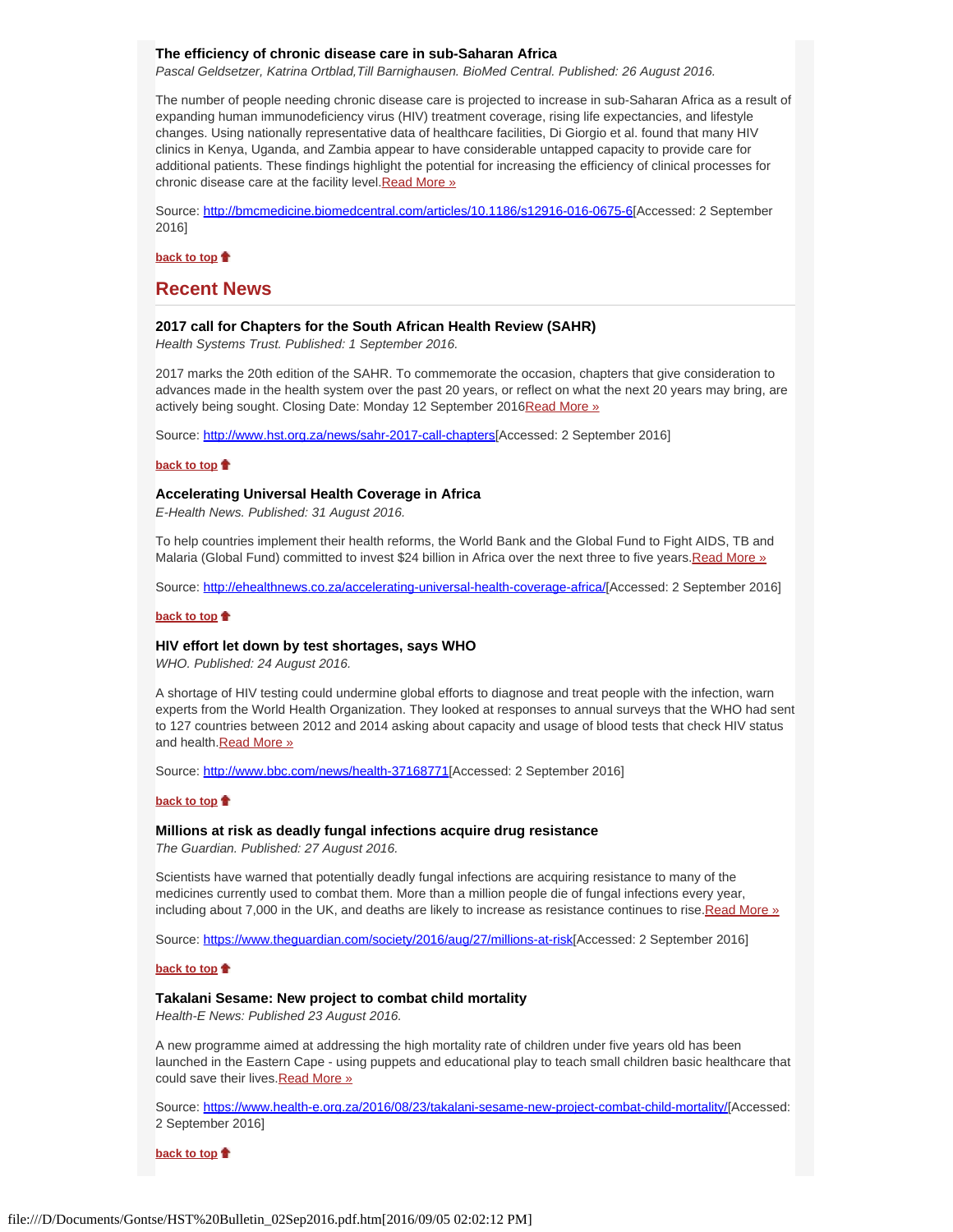# **Training and Resources**

### <span id="page-3-0"></span>**Demand-generation Implementation iKit**

*The Health Communication Capacity Collaboration. Published: 2016.*

*The Demand-generation Implementation Kit, or 'I-Kit', is a step-by-step guide to developing communication strategies that increase demand for nine priority commodities ranging across the reproductive, maternal, newborn and child health (RMNCH) spectrum. Access to and use of life-saving commodities across the RMNCH continuum of care have been limited due to financial constraints, sociocultural issues, and lack of demand by healthcare providers and clients. The I-Kit is a roadmap to promote family planning, and maternal, newborn and child health by providing cross-cutting tools, guidance and adaptable commodity-specific content.[Click Here»](http://sbccimplementationkits.org/demandrmnch/how-to-use-this-kit-2/)*

### *[back to top](#page-0-4)*

### <span id="page-3-1"></span>*The WHO Guidelines on the treatment of opioid dependence*

*WHO. Published: August 2016.*

*The Guidelines for the Psychosocially Assisted Pharmacological Treatment of Opioid Dependence review the use of medicines such as methadone, buprenorphine, naltrexone and clonidine in combination with psychosocial support in the treatment of people dependent on heroin or other opioids. Opioid dependence is a complex health condition that often requires long-term treatment and care. The treatment of opioid dependence is important to reduce its health and social consequences and to improve the well-being and social functioning of people affected.[Click Here»](http://www.who.int/entity/substance_abuse/activities/treatment_opioid_dependence/en/index.html)*

*[back to top](#page-0-4)*

## <span id="page-3-2"></span>*Books, Publications, Reports and Manuals*

## <span id="page-3-3"></span>*Department of Health Research Briefs #3*

*Department of Health. Published: 2016.*

*An overview by the National Department of Health on research conducted globally.[Click Here»](http://www.hst.org.za/publications/counting-costs-flu)*

*[back to top](#page-0-4)*

## <span id="page-3-4"></span>*Conferences and Events*

### <span id="page-3-5"></span>*Public Health Association of South Africa 2016 Conference*

*When: 19 - 22 September 2016 Venue: East London Convention Centre Email: [deon.salomo@mrc.ac.za](file:///D/Documents/Gontse/deon.salomo@mrc.ac.za)*

### *[back to top](#page-0-4)*

## <span id="page-3-6"></span>*2nd Annual Congress and Medicine Expo on Primary Health Care*

*When: 19 - 20 September 2016 Venue: Phoenix, USA URL:<http://primaryhealthcare.conferenceseries.com/america/>*

### *[back to top](#page-0-4)*

## <span id="page-3-7"></span>*ISPOR Conference 2016*

*When: 19 - 20 September 2016 Venue: Midrand Protea Hotel, Johannesburg, South Africa URL:<http://www.ispor.org/regionalchapters/chapter/southafricA/>*

## *[back to top](#page-0-4)*

### <span id="page-3-8"></span>*The Global Health Practitioner Conference 2016*

*When: 13 - 14 October 2016 Venue: Connecticut Avenue NW, Washington DC URL:<https://conference.coregroup.org/>*

### *[back to top](#page-0-4)*

### <span id="page-3-9"></span>*2016 2ND World Breastfeeding Conference When: 11 - 14 December 2016*

*Venue: Johannesburg, South Africa URL:<http://worldbreastfeedingconference.org/home.html>*